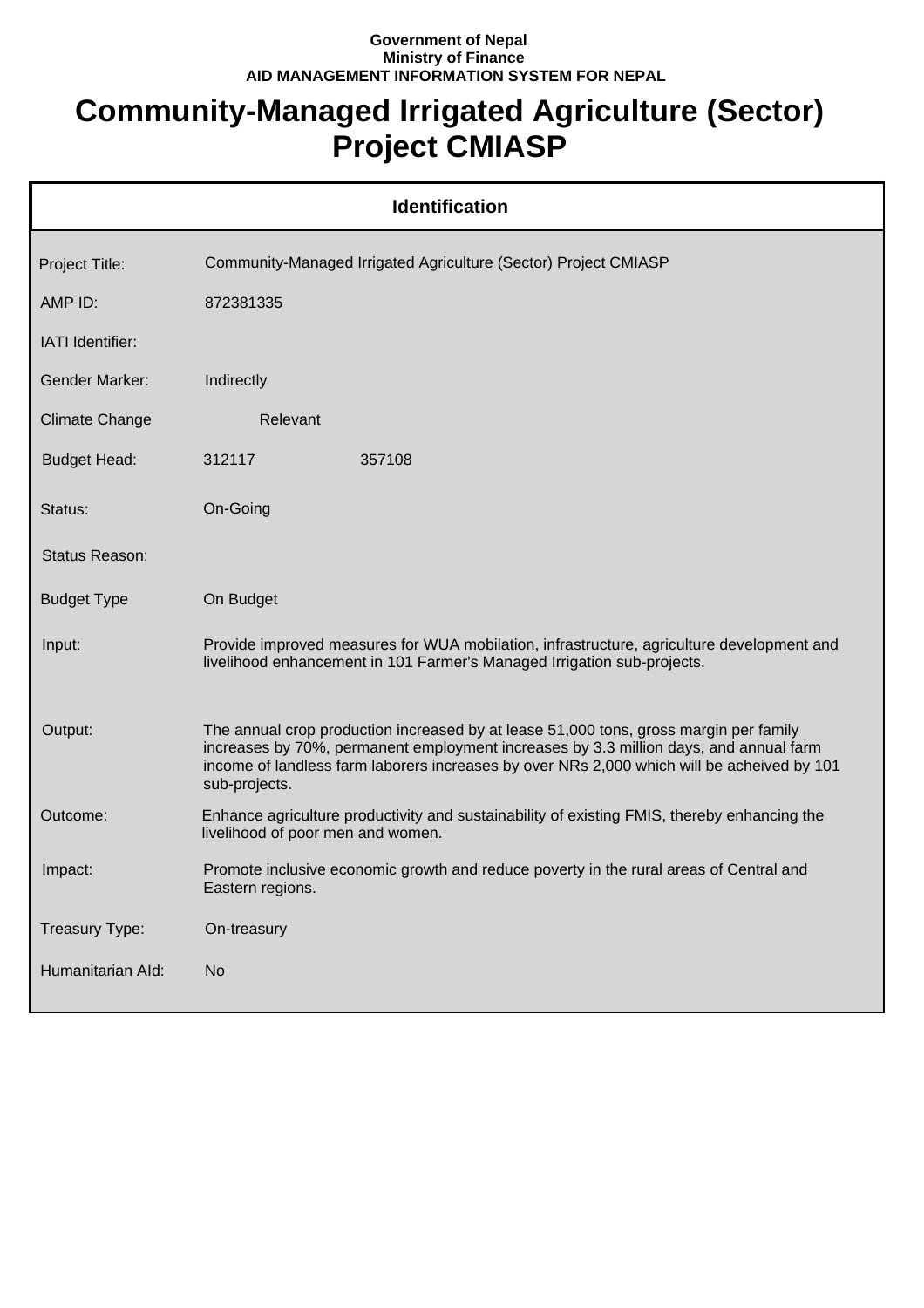| <b>Location</b>            |            |
|----------------------------|------------|
| Location                   | Percentage |
| Bhojpur (Bhojpur)          | 3.0%       |
| Dhanusa (Janakpur)         | 3.0%       |
| Taplejung (Taplejung)      | 3.0%       |
| Sunsari (Inaruwa)          | 3.0%       |
| Sarlahi (Malangwa)         | 3.0%       |
| Udayapur (Gaighat)         | 3.0%       |
| Parsa (Birgunj)            | 3.0%       |
| Khotang (Diktel)           | 3.0%       |
| Kavrepalanchok (Dhulikhel) | 3.0%       |
| Saptari (Rajbiraj)         | 3.0%       |
| Lalitpur (Patan)           | 2.0%       |
| Sindhupalchok (Chautara)   | 3.0%       |
| Sankhuwasabha (Khandbari)  | 3.0%       |
| Rautahat (Gaur)            | 3.0%       |
| Dhading (Dhading Besi)     | 3.0%       |
| Ilam (Ilam)                | 3.0%       |
| Mahottari (Jaleswor)       | 2.0%       |
| Morang (Biratnagar)        | 3.0%       |
| Siraha (Siraha)            | 2.0%       |
| Panchthar (Phidim)         | 3.0%       |
| Bara (Kalaiya)             | 3.0%       |
| Chitwan (Bharatpur)        | 3.0%       |
| Kathmandu (Kathmandu)      | 3.0%       |
| Dhankuta (Dhankuta)        | 3.0%       |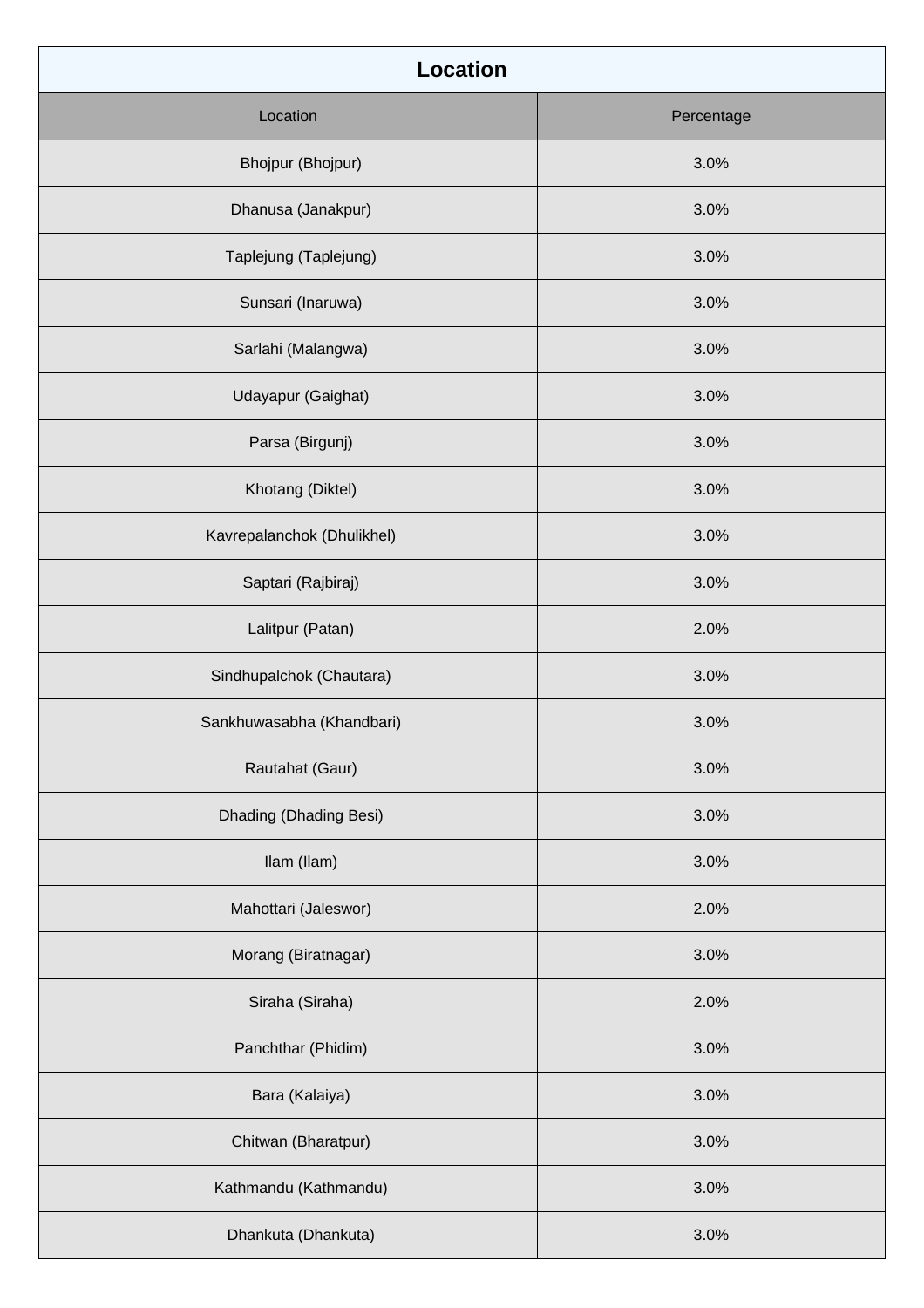| Location                  | Percentage |
|---------------------------|------------|
| Nuwakot (Bidur)           | 3.0%       |
| Okhaldhunga (Okhaldhunga) | 2.0%       |
| Jhapa (Chandragadhi)      | 3.0%       |
| Bhaktapur (Bhaktapur)     | 3.0%       |
| Sindhuli (Sindhuli Madhi) | 2.0%       |
| Terhathum (Manglung)      | 3.0%       |
| Solukhumbu (Salleri)      | 3.0%       |
| Dholkha (Charikot)        | 3.0%       |
| Ramechhap (Manthali)      | 3.0%       |
| Rasuwa (Dhunche)          | 3.0%       |
| Makwanpur (Hetauda)       | 3.0%       |

| <b>National Plan</b>                                                                                           |            |
|----------------------------------------------------------------------------------------------------------------|------------|
| Program                                                                                                        | Percentage |
| [Irrigation and Water Induced Disaster Management ] [Water Resources ] [Infrastructure<br>Development Policy 1 | $100.0\%$  |

| <b>Sector</b>                             |            |
|-------------------------------------------|------------|
| Sector                                    | Percentage |
| Nepal Sector Classification AGRICULTURE 0 | 50.0%      |
| Nepal Sector Classification IRRIGATION 0  | 50.0%      |

| <b>Implementing/Executing Agency</b> |       |  |  |
|--------------------------------------|-------|--|--|
| <b>Implementing Agency</b>           |       |  |  |
| Department of Irrigation             | 50.0% |  |  |
| Department of Agriculture            | 50.0% |  |  |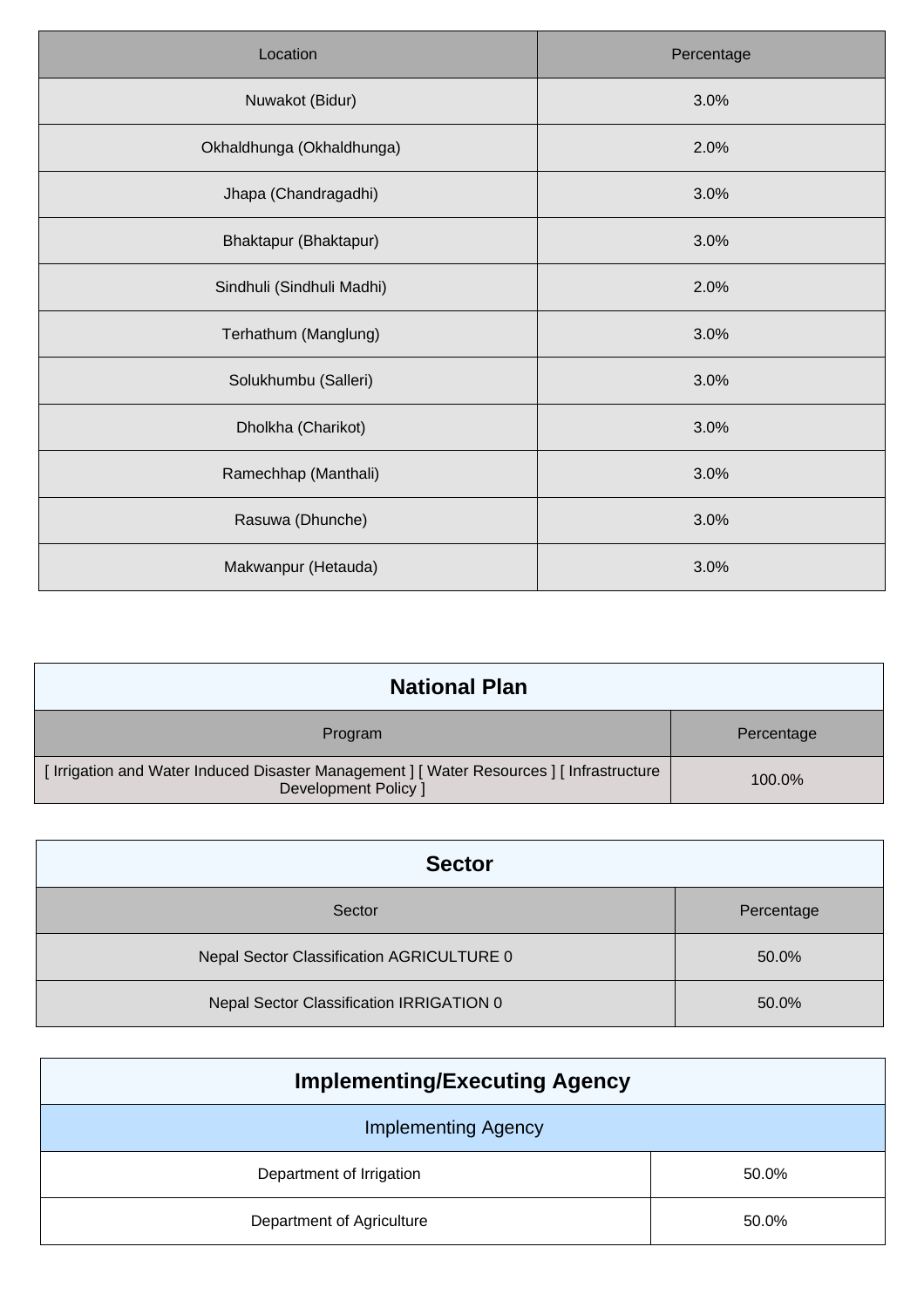| <b>Executing Agency</b>                           |       |  |  |  |
|---------------------------------------------------|-------|--|--|--|
| Ministry of Irrigation                            | 50.0% |  |  |  |
| Ministry of Agriculture and Livestock Development | 50.0% |  |  |  |
| <b>Responsible Organization</b>                   |       |  |  |  |
| Ministry of Agriculture and Livestock Development | 50.0% |  |  |  |
| Ministry of Irrigation                            | 50.0% |  |  |  |
| Donor                                             |       |  |  |  |
| Kuwait fund for Arab Economic development         | 0.0%  |  |  |  |
| <b>OPEC Fund for Inernational Development</b>     | 0.0%  |  |  |  |
| Asian Development Bank                            | 0.0%  |  |  |  |

|                     |                                 |                    | <b>Funding</b>                |               |                     |
|---------------------|---------------------------------|--------------------|-------------------------------|---------------|---------------------|
| Transaction<br>Date | Type of<br>Assistance           | Mode of<br>Payment | Post Earthquake<br>Assistance | Commitment    | <b>Disbursement</b> |
|                     |                                 |                    | <b>Asian Development Bank</b> |               |                     |
|                     |                                 |                    | <b>Actual</b>                 |               |                     |
| 3/15/2014           | Concessional Loan<br>Assistance | Reimbursable       | No                            | 0             | $-282,394$          |
| 7/15/2010           | Concessional Loan<br>Assistance | Reimbursable       | No                            | 0             | 3,146,939           |
| 7/15/2011           | Concessional Loan<br>Assistance | Reimbursable       | No                            | Ю             | 3,215,483           |
| 11/15/2011          | Concessional Loan<br>Assistance | Reimbursable       | No                            | Ю             | 2,229,236           |
| 3/15/2012           | Concessional Loan<br>Assistance | Reimbursable       | No                            | Ю             | 280,799             |
| 11/1/2015           | Concessional Loan<br>Assistance | Reimbursable       | No                            | 0             | 2,390,277           |
| 3/15/2016           | Concessional Loan<br>Assistance | Reimbursable       | No                            | 0             | 1,148,633           |
| 7/15/2016           | Concessional Loan<br>Assistance | Reimbursable       | No                            | 10            | 1,466,187           |
| 11/30/2016          | Concessional Loan<br>Assistance | Reimbursable       | No                            | n             | 1,747,853           |
| 3/31/2017           | Concessional Loan<br>Assistance | Reimbursable       | No                            | Ю             | 1,943,158           |
|                     | <b>UNDISBURSED BALANCE</b>      |                    |                               | $-17,286,171$ |                     |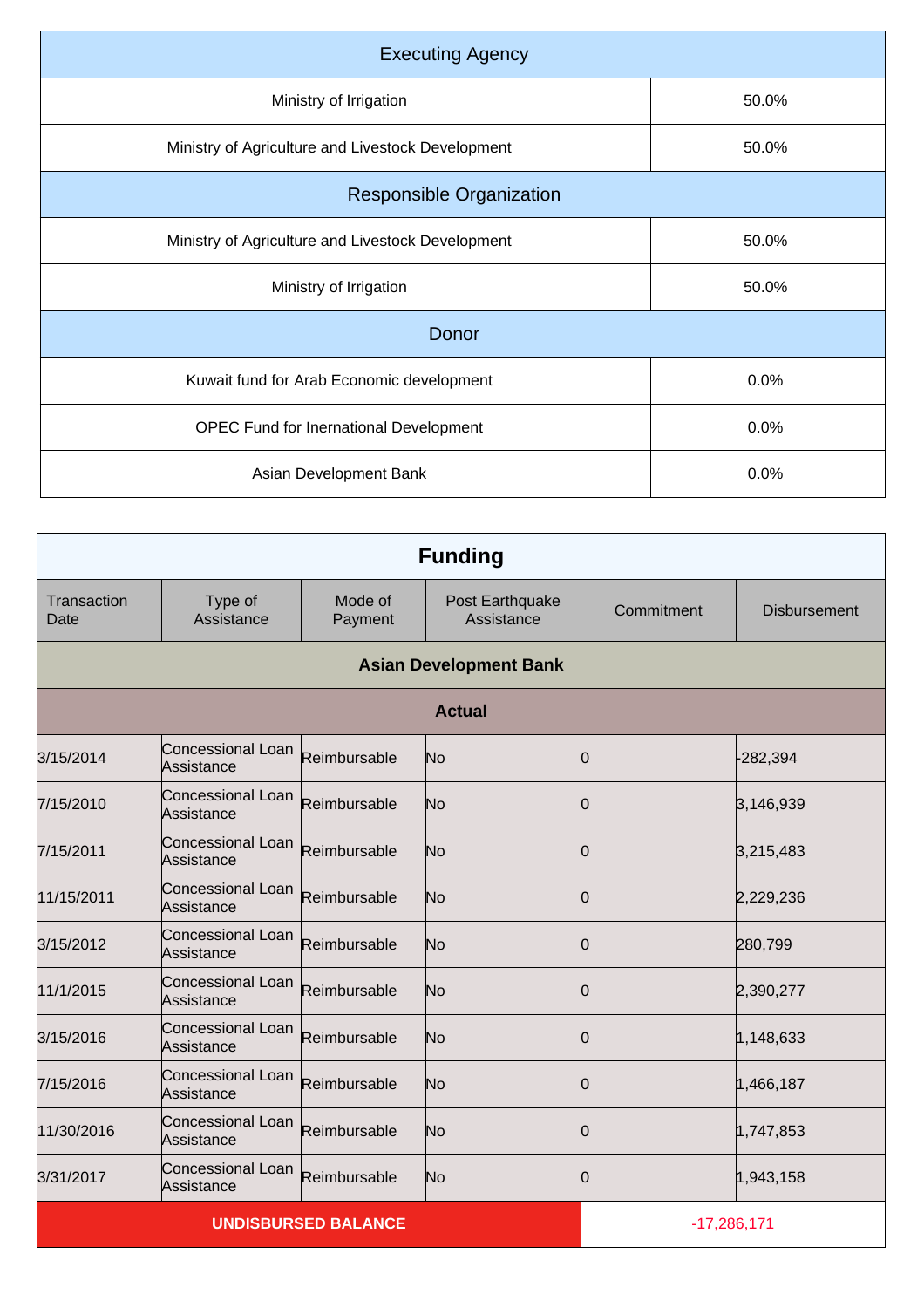| Transaction<br>Date | Type of<br>Assistance                  | Mode of<br>Payment | Post Earthquake<br>Assistance | Commitment | <b>Disbursement</b> |
|---------------------|----------------------------------------|--------------------|-------------------------------|------------|---------------------|
| 7/15/2017           | Concessional Loan<br>Assistance        | Reimbursable       | No                            | Ю          | 1,476,593           |
| 11/15/2017          | Concessional Loan<br>Assistance        | Reimbursable       | No                            | 0          | 2,578,712           |
| 3/15/2018           | Concessional Loan<br>Assistance        | Reimbursable       | No                            | Ю          | 666,415             |
| 7/15/2018           | Concessional Loan<br>Assistance        | Reimbursable       | No                            | 0          | 1,380,378           |
| 11/15/2018          | Concessional Loan<br>Assistance        | Reimbursable       | No                            | 0          | 1,366,117           |
| 3/15/2019           | <b>Concessional Loan</b><br>Assistance | Reimbursable       | No                            | 0          | 518,302             |
| 7/15/2019           | Concessional Loan<br>Assistance        | Reimbursable       | No                            | 0          | 180,129             |
| 11/15/2019          | <b>Concessional Loan</b><br>Assistance | Reimbursable       | No                            | Ю          | 1,011,882           |
| 3/13/2020           | Concessional Loan<br>Assistance        | Reimbursable       | No                            | 0          | 784,375             |
| 7/15/2020           | <b>Concessional Loan</b><br>Assistance | Reimbursable       | No                            | 10         | 93,691              |
| 3/31/2021           | Concessional Loan<br>Assistance        | Reimbursable       | No                            | Ю          | 694,901             |
| 7/15/2021           | <b>Concessional Loan</b><br>Assistance | Reimbursable       | No                            | 10         | 427,064             |
| 7/15/2012           | Concessional Loan<br>Assistance        | Reimbursable       | No                            | Ю          | 1,374,306           |
| 11/15/2012          | Concessional Loan<br>Assistance        | Reimbursable       | No                            | 0          | 1,837,183           |
| 3/15/2013           | Concessional Loan<br>Assistance        | Reimbursable       | No                            | 10         | 582,500             |
| 7/15/2013           | Concessional Loan<br>Assistance        | Reimbursable       | No                            | 10         | 1,328,816           |
| 11/15/2013          | Concessional Loan<br>Assistance        | Reimbursable       | No                            | 10         | 1,154,063           |
| 12/23/2005          | Concessional Loan<br>Assistance        | Reimbursable       | No                            | 20,000,000 | Ю                   |
| 5/16/2014           | Concessional Loan<br>Assistance        | Reimbursable       | No                            | 25,190,000 | Ю                   |
| 7/15/2014           | Concessional Loan<br>Assistance        | Reimbursable       | No                            | 10         | 315,328             |
| 11/15/2014          | Concessional Loan<br>Assistance        | Reimbursable       | No                            | 10         | 629,638             |
| 3/15/2015           | Concessional Loan<br>Assistance        | Reimbursable       | No                            | Ю          | 309,879             |
| 7/15/2015           | Concessional Loan<br>Assistance        | Reimbursable       | No                            | 0          | 1,199,511           |
|                     | <b>Total</b>                           |                    |                               | 45,190,000 | 37,195,954          |
|                     | <b>UNDISBURSED BALANCE</b>             |                    |                               | 7,994,046  |                     |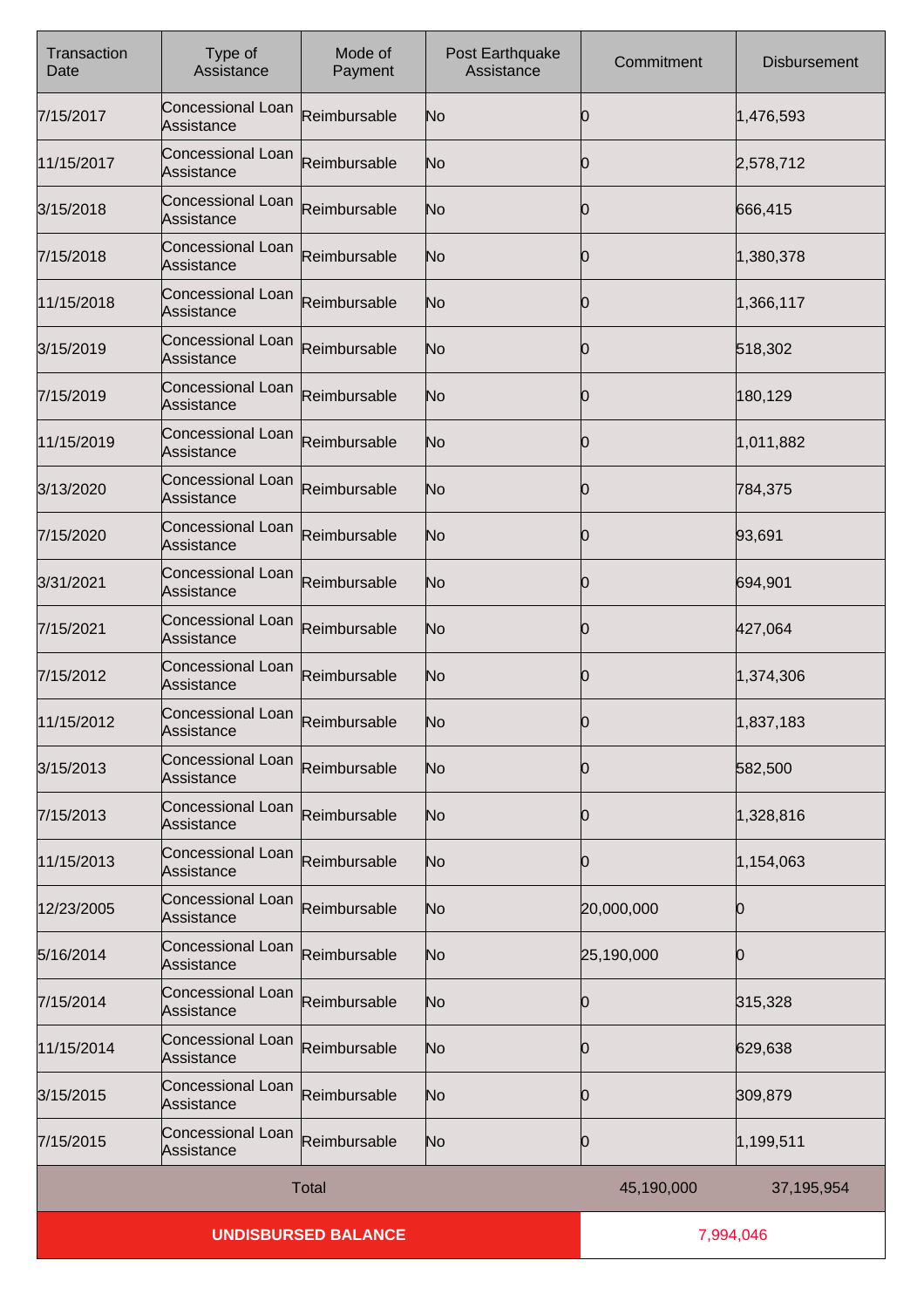| Transaction<br>Date                           | Type of<br>Assistance                             | Mode of<br>Payment             | Post Earthquake<br>Assistance                    | Commitment | <b>Disbursement</b> |
|-----------------------------------------------|---------------------------------------------------|--------------------------------|--------------------------------------------------|------------|---------------------|
| <b>Planned</b>                                |                                                   |                                |                                                  |            |                     |
| 7/15/2012                                     | Concessional Loan<br>Assistance                   | Reimbursable                   | No                                               | 10         | 5,169,000           |
| 7/15/2013                                     | Concessional Loan<br>Assistance                   | Reimbursable                   | No                                               | 10         | 7,105,000           |
| 11/15/2015                                    | Concessional Loan<br>Assistance                   | Reimbursable                   | No                                               | 10         | 2,570,000           |
| 7/15/2016                                     | Concessional Loan<br>Assistance                   | Reimbursable                   | No                                               | 10         | 2,232,000           |
|                                               |                                                   | <b>Total</b>                   |                                                  | 0          | 17,076,000          |
|                                               |                                                   | Total (Asian Development Bank) |                                                  | 45,190,000 | 54,271,954          |
|                                               |                                                   |                                | <b>Kuwait fund for Arab Economic development</b> |            |                     |
|                                               |                                                   |                                | <b>Actual</b>                                    |            |                     |
| 5/5/2015                                      | Concessional Loan<br>Assistance                   | Cash                           | No                                               | 17,000,000 | Ю                   |
| 6/30/2020                                     | Concessional Loan<br>Assistance                   | Cash                           | No                                               | 10         | 56,619              |
| 6/30/2021                                     | Concessional Loan<br>Assistance                   | Cash                           | No                                               | 10         | 797,826             |
|                                               |                                                   | <b>Total</b>                   |                                                  | 17,000,000 | 854,444             |
|                                               | Total (Kuwait fund for Arab Economic development) |                                |                                                  | 17,000,000 | 854,444             |
| <b>OPEC Fund for Inernational Development</b> |                                                   |                                |                                                  |            |                     |
| <b>Actual</b>                                 |                                                   |                                |                                                  |            |                     |
| 7/15/2014                                     | Concessional Loan<br>Assistance                   | Reimbursable                   | No                                               | 0          | 1,860,654           |
| 5/2/2015                                      | Concessional Loan<br>Assistance                   | Reimbursable                   | No                                               | 17,000,000 | 0                   |
| 7/15/2015                                     | Concessional Loan<br>Assistance                   | Reimbursable                   | No                                               | 10         | 463,031             |
| 6/30/2019                                     | Concessional Loan<br>Assistance                   | Reimbursable                   | No                                               | 10         | 657,726             |
| 6/30/2020                                     | Concessional Loan<br>Assistance                   | Reimbursable                   | No                                               | 10         | 1,037,905           |
| 6/30/2021                                     | Concessional Loan<br>Assistance                   | Reimbursable                   | No                                               | 10         | 174,803             |
| 6/30/2017                                     | Concessional Loan<br>Assistance                   | Reimbursable                   | No                                               | 10         | 2,366,802           |
| 7/15/2011                                     | Concessional Loan<br>Assistance                   | Reimbursable                   | No                                               | 10         | 937,353             |
|                                               |                                                   | <b>UNDISBURSED BALANCE</b>     |                                                  |            | 16,565,331          |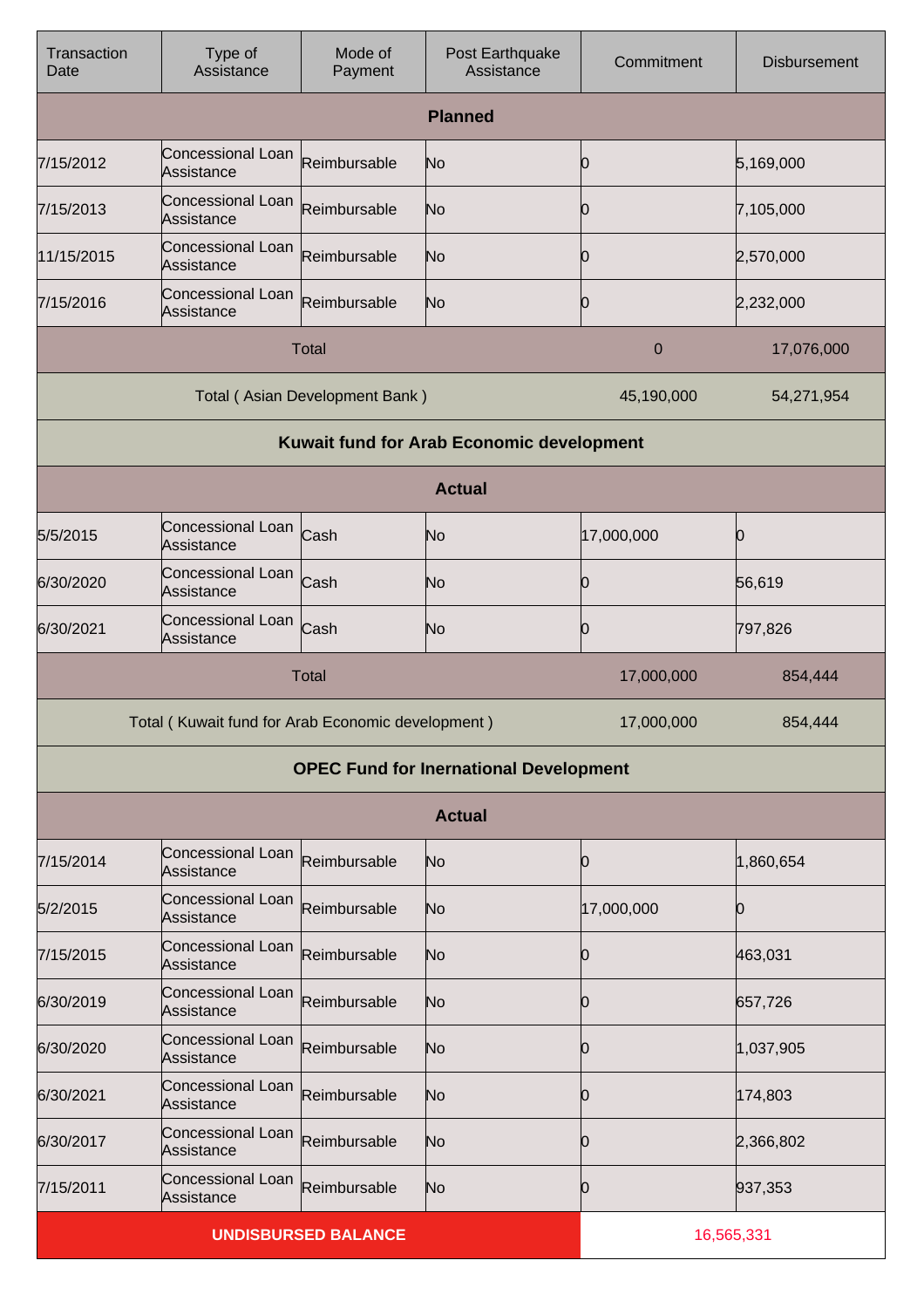| Transaction<br>Date                                          | Type of<br>Assistance           | Mode of<br>Payment | Post Earthquake<br>Assistance | Commitment | <b>Disbursement</b> |
|--------------------------------------------------------------|---------------------------------|--------------------|-------------------------------|------------|---------------------|
| 7/15/2013                                                    | Concessional Loan<br>Assistance | Reimbursable       | No                            |            | 2,172,497           |
| Total                                                        |                                 |                    | 17,000,000                    | 9,670,768  |                     |
|                                                              |                                 |                    | <b>Planned</b>                |            |                     |
| 7/15/2011                                                    | Concessional Loan<br>Assistance | Reimbursable       | No                            |            | 720,000             |
| Total                                                        |                                 |                    |                               | $\Omega$   | 720,000             |
| Total (OPEC Fund for Inernational Development)<br>17,000,000 |                                 |                    |                               | 10,390,768 |                     |
| <b>UNDISBURSED BALANCE</b>                                   |                                 |                    | 13,672,834                    |            |                     |

| <b>Progress Achieved</b>       |
|--------------------------------|
| Progress Achieved:             |
| Key Problems:                  |
| Steps Taken to Solve Problems: |

|                                   | <b>Funding Information</b> |
|-----------------------------------|----------------------------|
| <b>Total Actual Commitment</b>    | 79,190,000                 |
| <b>Total Planned Commitment</b>   | $\Omega$                   |
| <b>Total Actual Disbursement</b>  | 47,721,169                 |
| <b>Total Planned Disbursement</b> | 17,796,000                 |
|                                   |                            |